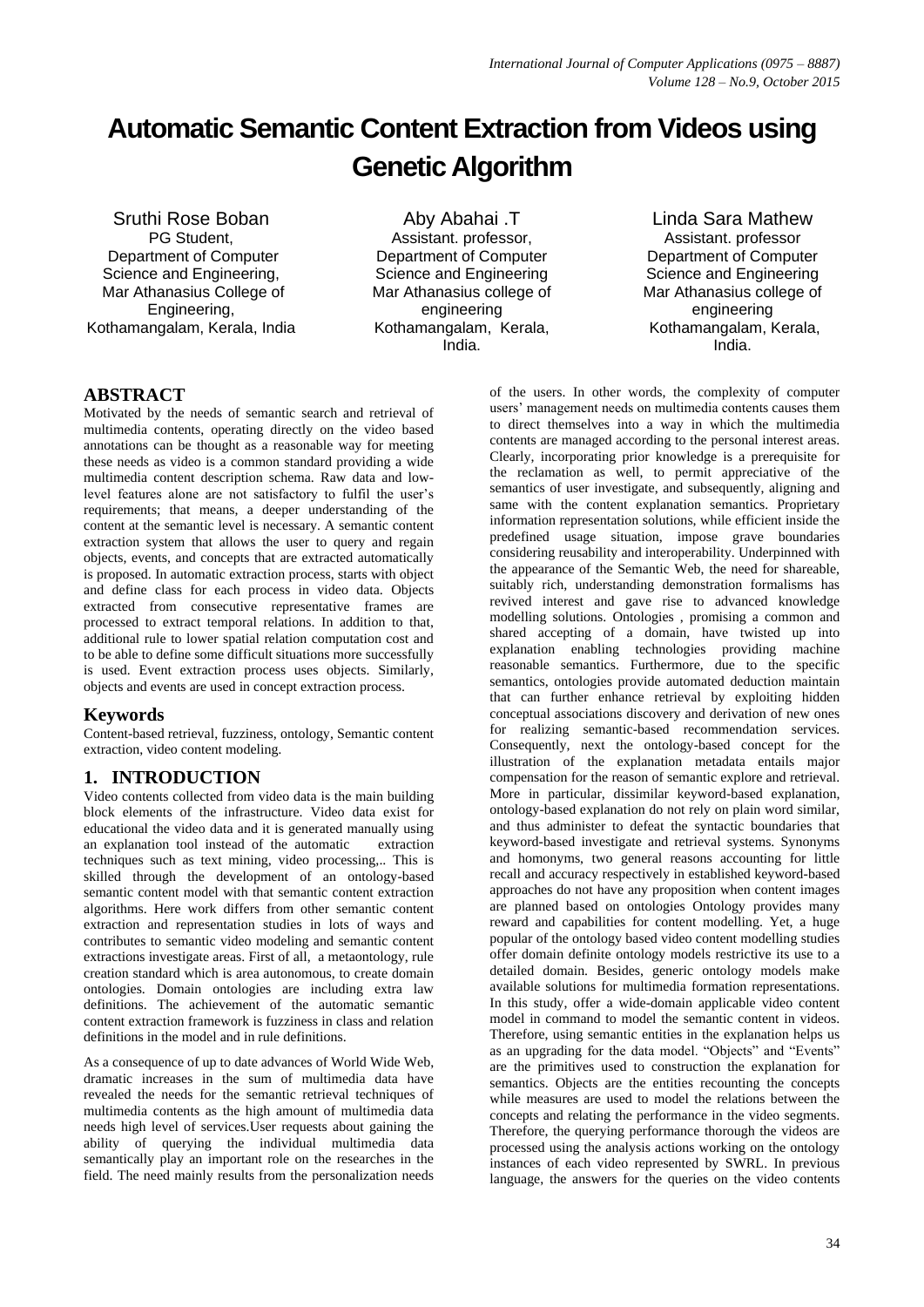are extracted by analysis on the logical illustration. The infrastructure proposed in this thesis uses a video data model based on explanation layering. But, an object-based move towards is also used in the explanation in order to hybridize this data model with the object-based models for structuring the video explanation.

#### **2. RELATED WORKS**

Recent solutions are silent far from success the ultimate objective, namely to facilitate users to retrieve the required video clip among huge amounts of visual data in a semantically important manner. Objects and/or events use all these information to make events and concepts. In [5], the organization has a consistent video data model, which gives the client the aptitude to create ontology-supported fuzzy querying. RDF is used to characterize metadata. OWL is used to correspond to ontology and RDQL is used for querying. Queries contain items, events, spatio-temporal clauses; concepts and low-level character are handled. A video database model (OVDAM) provides automatic object, event and concept extraction. With using instruction sets and authority opinions, low-level attribute values for objects and associations between items are determined. The genetic algorithm-based classifier is old to formulate organization of segments to objects. At the apex level ontology of objects, events and concepts are worn. Multimedia databases have gained attractiveness due to quickly growing quantities of multimedia data and the have to to achieve efficient indexing, retrieval and investigation of this data. One consequence of multimedia databases is the requirement to development the data for feature extraction and labelling earlier to storage and querying. Huge quantity of data makes it unfeasible to entire this task yourself. Aims to decrease the effort for physical collection and group of objects appreciably by detecting and tracking the most important objects, and hence, requiring to come in the label for every object only formerly within each shot as a substitute of specifying the labels for every object in each frame they show. This is also necessary as a first step in a fully-automatic video database management system in which the labelling should also be completed automatically. Planned framework covers a scalable construction for video dispensation and stages of shot limit detection, most important object detection and tracking, and knowledge-based construction for successful spatio-temporal object querying in [10].

Multi-modal structure for semantic event extraction from basketball games based on webcasting text and broadcast video. Event recognition in sports video which relies heavily on low-level features nonstop extracted from video itself, our move towards aims to suspension bridge the semantic gap between low-level features and high-level events and facilitates personalization of the sports video. Promising grades in [3] are reported on real-world video clips by using text analysis, video analysis and text/video configuration. An unsupervised clustering based system as a substitute of predefined keywords to automatically detect event from webcasting text; get better the game time recognition algorithm to identify the break time in basketball games; a numerical approach as a substitute of finite state machine as in to detect event boundary in the video.

#### **3. SYSTEM MODEL 3.1. Overview**

VISCOM is a well-defined metaontology for construct area ontologies and acts as an substitute to the rule-based and domain-dependent removal methods. It contains classes and associations between these module. various of the module characterize semantic content types such as item and incident though others are used in the automatic semantic content extraction method. Associations defined in VISCOM provide ability to model actions and concepts associated with other items and actions.

Ontology provides many advantages and capabilities for content modeling. Yet, a great majority of the ontology based video content modeling studies propose domain specific ontology models limiting its use to a specific domain. Besides, generic ontology models provide solutions for multimedia structure representations. A wide-domain applicable video content model in order to model the semantic content in videos. In addition to the complexity of handling such difference, each rule structure can have weaknesses. Besides, VISCOM provides a standardized rule construction ability with the help of its metaontology. It eases the rule construction process and makes its use on larger video data possible. The rules that can be constructed via VISCOM ontology can cover most of the event definitions for a wide variety of domains. However, there can be some exceptional situations that the ontology definitions cannot cover. To handle such cases, VISCOM provides an additional rule based modeling capability without using ontology.

Hence, VISCOM provides a solution that is applicable on a wide variety of domain videos. Objects, events, concepts, spatial and temporal relations are components of this generic ontology-based model.



#### **Fig 1. Architecture**

#### **3.2 Ontology-Based Modeling**

VISCOM contains module and associations among these module. various of the module characterize semantic content types such as item and occasion while others are worn in the automatic semantic pleased extraction process. VISCOM module, VISCOM facts Properties correlate module with constants and VISCOM Object Properties are worn to describe associations. The linguistic part of VISCOM contains classes and relations between these classes.

Some of the classes represent semantic content types such as Object and Event while others are used in the automatic semantic content extraction process. Relations defined in VISCOM give ability to model events and concepts related with other objects and events. VISCOM is developed on an ontology-based structure where semantic content types and relations between these types are collected under VISCOM Classes, VISCOM Data properties which associate classes with constants and VISCOM Object Properties which are used to define relations between classes.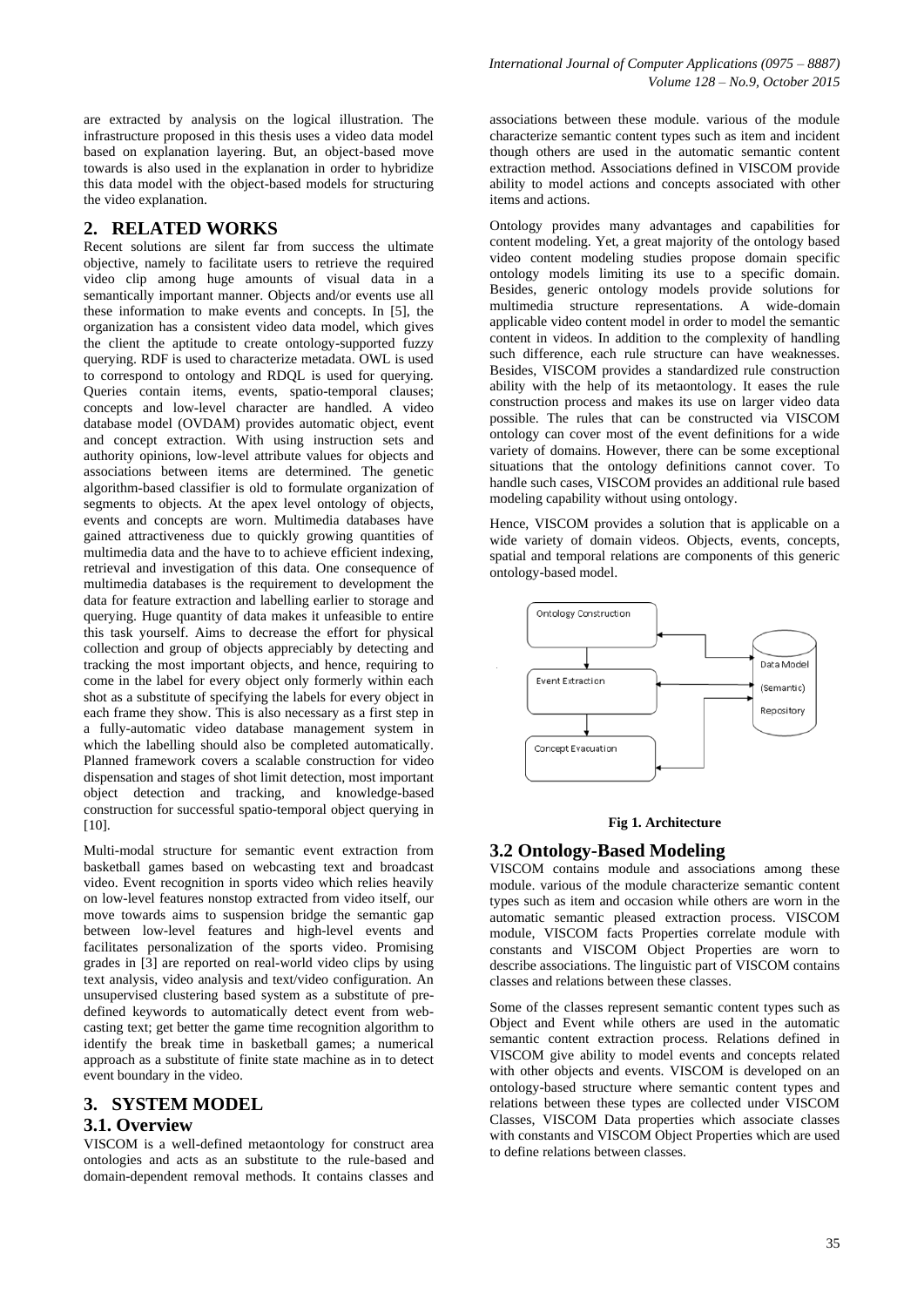# **3.3 Domain Automatic Semantic Content Extraction Framework**

There are two main steps follow in the automatic semantic content extraction process. The following step is to take out and classify object instances beginning delegate frame of shots of the video instances. The third step is to extract measures and concepts by with area ontology and law definitions. A set of actions is executed to extract semantically important mechanism in the automatic event and concept extraction method. The first semantically important components are spatial relation instances among object instances. Then, the temporal associations are extracted by with changes in spatial relations. Lastly, actions and concepts are extracted by resources of the spatial and temporal relations.

### **3.4 Object Extraction**

Object extraction techniques use instruction data to study object definitions, which are regularly figure, shade, and texture features. These definitions are frequently the similar across dissimilar domains. Through the object extraction procedure, for each commissioner key structure in the video, aforementioned object extraction method is performed and a position of objects is extracted and confidential. The extracted item instances are stored with their kind, frame digit, association value, and least Bounding quadrilateral data.

The basic idea is that local object appearance and shape can often be characterized rather well by the distribution of local intensity gradients or edge directions, even without precise knowledge of the corresponding gradient or edge positions. In practice this is implemented by dividing the image window into small spatial regions (.cells.), for each cell accumulating a local 1-D histogram of gradient directions or edge orientations over the pixels of the cell. The combined histogram entries form the representation. For better invariance to illumination, shadowing, etc., it is also useful to contrast-normalize the local responses before using them. This can be done by accumulating a measure of local histogram .energy. over somewhat larger spatial regions (.blocks.) and using the results to normalize all of the cells in the block. It will refer to the normalized descriptor blocks as Histogram of Oriented Gradient (HOG) descriptors. Tiling the detection window with a dense (in fact, overlapping) grid of HOG descriptors and using the combined feature vector in a conventional SVM based window classifier gives our human detection chain. The detector window is tiled with a grid of overlapping blocks in which Histogram of Oriented Gradient feature vectors are extracted. The combined vectors are fed to a linear SVM for object/non-object classification.

# **3.5 Event Extraction**

Event instances are extracted behind a series of automatic extraction processes. Every extraction method outputs instances of a semantic content form definite as an character in the domain ontology. Through the extraction process, the semantic substance is extracted among a confidence degree between 0 and 1. An extracted event instance is represent among a type, a frame set instead of the event's gap, a connection value and the roles of the items enchanting part in the event. outline Set is used to represent the frame interval of instances. 6. Concept Extraction In the model extraction process, Concept Component persons and extracted object, event, and concept instances are worn. Concept Component persons recount objects, events, and concepts with concepts. When an object or event that is worn in the meaning of a conception is extracted, the linked concept instance is automatically extracted with the significance degree given in its definition. In addition, connection individuals are utilized in classify to extract added concepts from the extracted apparatus. The last step in the concept extraction process is executing model rule definition.

# **3.6 Domain Ontology Construction**

Domain ontology was residential to confine the examined domain semantics and offer the conceptualization and terms for the explanation is shown in Fig 2. While through conceptbased browsing, question formulation is extensively facilitated. Seen from the examination perception, domain concepts detection is assisted by the information provided in the domain ontology definition, while extensibility and interoperability is difficult as all examination aspect are treated as ontological concepts. For all measures in process, do whether each occurrence has a different event inside it or not. If it has an occurrence then classify event in conditions of experience definition. Also check weather event define with other event temporal relative, then define event in terms of event temporal relative.

### **3.7 VISCOM**

VISCOM is residential on an ontology-based construction where semantic content types and dealings between these types are together below VISCOM module, VISCOM information Properties which associate classes with constants and VISCOM article Properties which are used to describe dealings between module. In Accumulation, there are several domain autonomous class persons. The VISCOM properties consist of four extra relative like temporal relation, item relation, association persons and spatial relative. These relations are opening out by group, since these relative are distinct by classes itself where the predicate persons is used to denote "an entity is distinct as an personality of a class" in the formal demonstration of classes. It is sub-classed to the dissimilar types of domain concepts that must to be supported by the examination.

# **3.8 Concept Extraction**

Concept is extract from information model is shown in Fig.2. Concepts recognition is assisted by the information provided in the domain ontology definition, while extensibility and interoperability is superior as all examination aspects are treat as ontological concepts. In the concept extraction practice, Concept section persons and extracted item, event, and perception instances are used. idea module individuals narrate objects, events, and concepts with concepts. When an item or occasion that is used in the meaning of a concept is extracted, the linked concept instance is automatically extracted with the significance degree specified in its definition. In addition, connection persons are utilized in direct to extract more concepts from the extracted mechanism. The last step in the concept extraction method is executing notion rule definition. Related to the event extraction, concepts are extracted with a partisanship value between 0 and 1.